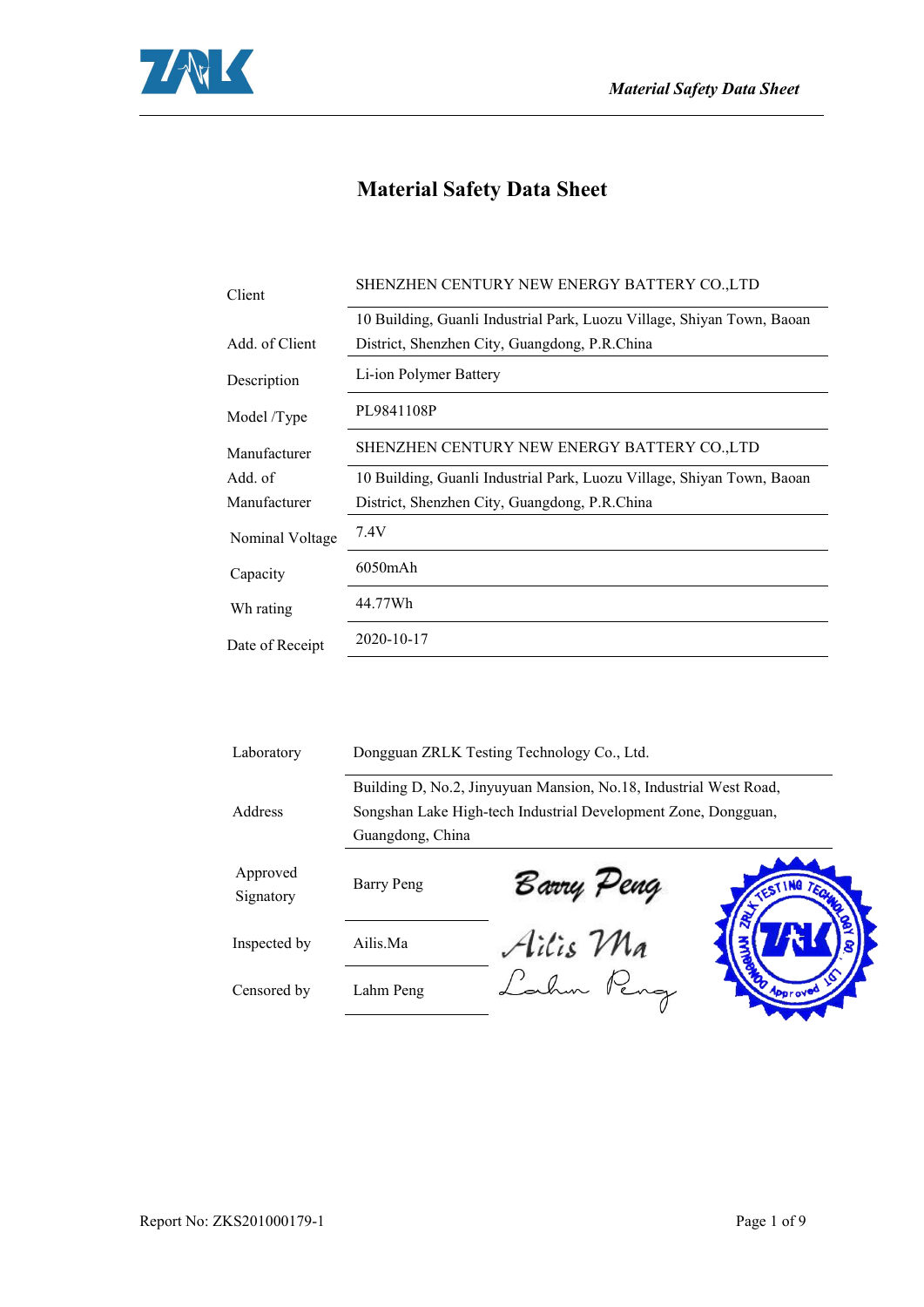

### **Section 1- Chemical Product and Company Identification**

#### **1. Chemical Product Identification**

Product name: Li-ion Polymer Battery Model: PL9841108P

#### **2. Company Identification**

Manufacturer /Supplier Name: SHENZHEN CENTURY NEW ENERGY BATTERY CO.,LTD Address: 10 Building, Guanli Industrial Park, Luozu Village, Shiyan Town, Baoan District, Shenzhen City, Guangdong, P.R.China Telephone number of the supplier: 0086-755-27627875 Emergency Telephone No.(24h): 0086-755-27627875 E-mail address: zhaohongwei@ptiking.com This MSDS was prepared by Dongguan ZRLK Testing Technology Co., Ltd. Referenced documents: ISO 11014:2009 Safety data sheet for chemical products;

## **Section 2 – Hazards Identification**

| Preparation                      | When the battery is In extreme pressure deformation, high-temperature environment,                                                                                                                                                                                                                                                                                                                                                                                                                                                                                                                     |  |
|----------------------------------|--------------------------------------------------------------------------------------------------------------------------------------------------------------------------------------------------------------------------------------------------------------------------------------------------------------------------------------------------------------------------------------------------------------------------------------------------------------------------------------------------------------------------------------------------------------------------------------------------------|--|
| hazards and<br>classification    | overload, short-circuit condition, or disassemble the battery, an explosion of fire and                                                                                                                                                                                                                                                                                                                                                                                                                                                                                                                |  |
|                                  | chemical burn hazards may occur.                                                                                                                                                                                                                                                                                                                                                                                                                                                                                                                                                                       |  |
| Apperance,<br>Color, and<br>Odor | Solid object with no odor, no color.                                                                                                                                                                                                                                                                                                                                                                                                                                                                                                                                                                   |  |
| Primary                          | These chemicals are contained in a sealed stainless steel enclosure. Risk of exposure                                                                                                                                                                                                                                                                                                                                                                                                                                                                                                                  |  |
| Route $(s)$ of<br>Exposure       | occurs only if the cell is mechanically, thermally or electrically abused to the point of                                                                                                                                                                                                                                                                                                                                                                                                                                                                                                              |  |
|                                  | compromising the enclosure. If this occurs, exposure to the electrolyte solution contained                                                                                                                                                                                                                                                                                                                                                                                                                                                                                                             |  |
|                                  | within can occur by Inhalation, Ingestion, Eye contact and Skin contact                                                                                                                                                                                                                                                                                                                                                                                                                                                                                                                                |  |
| Potential                        | ACUTE (short term): see Section 8 for exposure controls In the event that this battery                                                                                                                                                                                                                                                                                                                                                                                                                                                                                                                 |  |
| Health Effects:                  | has been ruptured, the electrolyte solution contained within the battery would be corrosive                                                                                                                                                                                                                                                                                                                                                                                                                                                                                                            |  |
|                                  | and can cause burns.                                                                                                                                                                                                                                                                                                                                                                                                                                                                                                                                                                                   |  |
|                                  | Inhalation: A battery volatilizes no gas unless it was damaged. Damaged battery will                                                                                                                                                                                                                                                                                                                                                                                                                                                                                                                   |  |
|                                  | volatilize little gas that may stimulate the respiratory tract or cause an anaphylaxis in                                                                                                                                                                                                                                                                                                                                                                                                                                                                                                              |  |
|                                  | serious condition.                                                                                                                                                                                                                                                                                                                                                                                                                                                                                                                                                                                     |  |
|                                  | Ingestion: Swallowing battery will be Damaged to the respiratory tract and Cause<br>chemical burns to the stomach; in serious conditions it will cause Permanent damage.<br>Skin: In normal condition, Contact between the battery and skin will not cause any harms.<br>Contact with a damaged battery may cause skin allergies or chemical burns.<br>Eye: in normal condition, Contact between the battery and eyes will not cause any harms.<br>However, the gas Volatilize from a damaged battery may be harmful to eyes.<br>CHRONIC (long term): see Section 11 for additional toxicological data |  |
| Medical                          | Not applicable                                                                                                                                                                                                                                                                                                                                                                                                                                                                                                                                                                                         |  |
| Conditions                       |                                                                                                                                                                                                                                                                                                                                                                                                                                                                                                                                                                                                        |  |
| Aggravated by<br>Exposure        |                                                                                                                                                                                                                                                                                                                                                                                                                                                                                                                                                                                                        |  |
|                                  |                                                                                                                                                                                                                                                                                                                                                                                                                                                                                                                                                                                                        |  |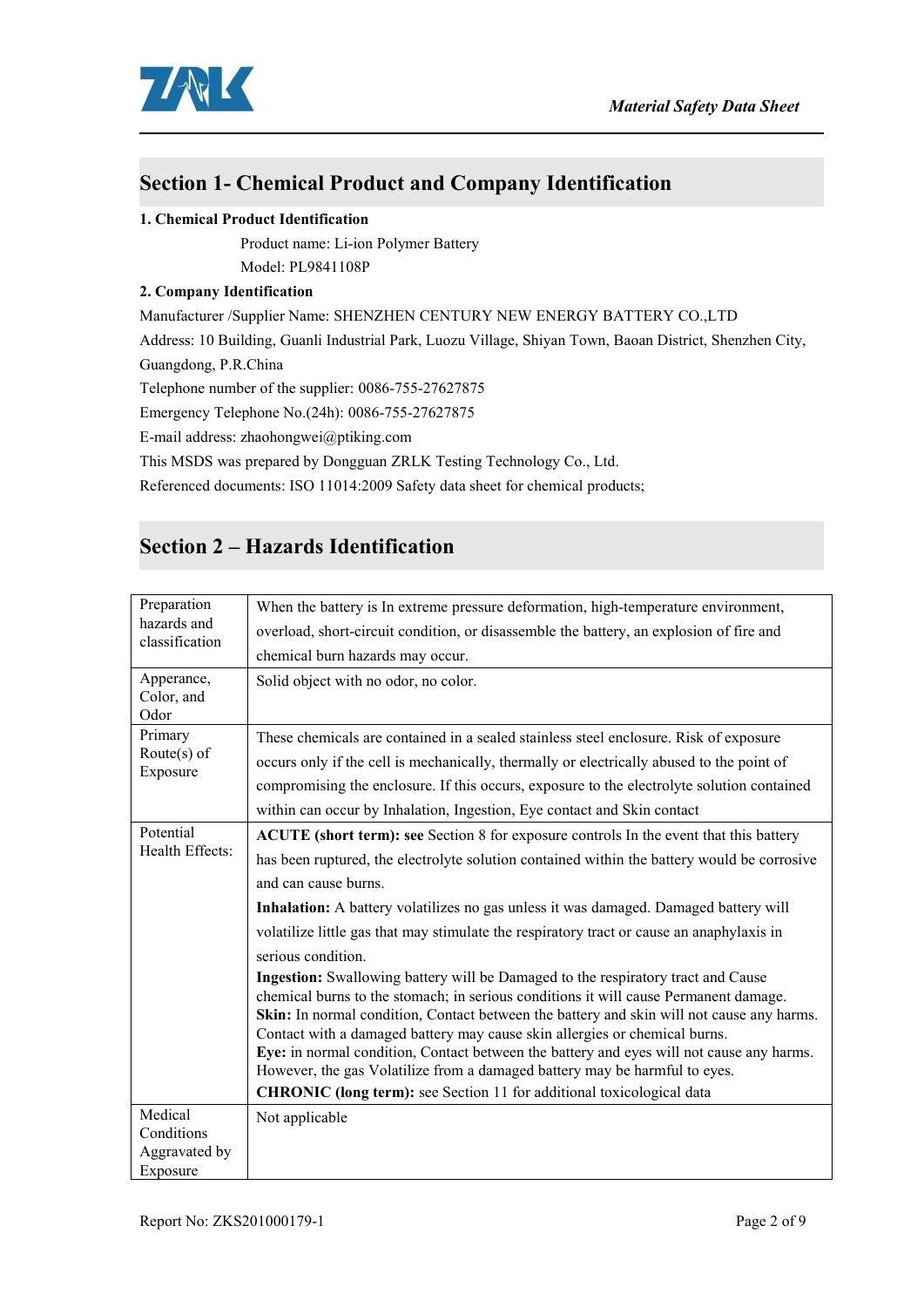

carcinogen

### **Section 3 – Composition/Information on Ingredients**

Li-ion Polymer Battery is a mixture.

| Hazardous Ingredients (Chemical<br>Name) | Concentration or concentration<br>ranges $(\% )$ | CAS Number      |
|------------------------------------------|--------------------------------------------------|-----------------|
| Lithium Cobalt Oxide (LiCoO2)            | 35.5                                             | 12190-79-3      |
| Aluminum Foil (Al)                       | 9                                                | 7429-90-5       |
| 1.1-Difluoroethylene polymer             | 1                                                | 24937-79-9      |
| Graphite $(C)$                           | 18                                               | 7782-42-5       |
| Copper Foil (Cu)                         | 15                                               | 7440-50-8       |
| Styrene-Butadiene polymer                | 1.5                                              | $9003 - 55 - 8$ |
| Phosphate(1-), hexafluoro-,<br>lithium   | 2.8                                              | 21324-40-3      |
| Ethylene carbonate                       | 5                                                | $96-49-1$       |
| Dimelene carbonate                       | 5                                                | 616-38-6        |
| Carbonate, methyl ethyl                  | 5                                                | $623 - 53 - 0$  |
| Nickel                                   | 2.2                                              | 7440-02-0       |

Note: CAS number is Chemical Abstract Service Registry Number.

N/A=Not apply.

(\*)Main ingredients: Lithium hexafluorophosphate, organic carbonates

### **Section 4 – First-aid Measures**

| Inhalation   | If contents of an opened battery are inhaled, remove source of contamination or move           |  |
|--------------|------------------------------------------------------------------------------------------------|--|
|              | victim to fresh air. Obtain medical advice.                                                    |  |
| Skin contact | If skin contact with contents of an open battery occurs, as quickly as possible remove         |  |
|              | contaminated clothing, shoes and leather goods. Immediately flush with lukewarm, gently        |  |
|              | flowing water for at least 30 minutes. If irritation or pain persists, seek medical attention. |  |
|              | Completely decontaminate clothing, shoes and leather goods before reuse or discard.            |  |
| Eye contact  | If eye contact with contents of an open battery occurs, immediately flush the contaminated     |  |
|              | eye(s) with lukewarm, gently flowing water for at least 30 minutes while holding the           |  |
|              | eyelids open. Neutral saline solution may be used as soon as it is available. If necessary,    |  |
|              | continue flushing during transport to emergency care facility. Take care not to rinse          |  |
|              | contaminated water into the unaffected eye or onto face. Quickly transport victim to an        |  |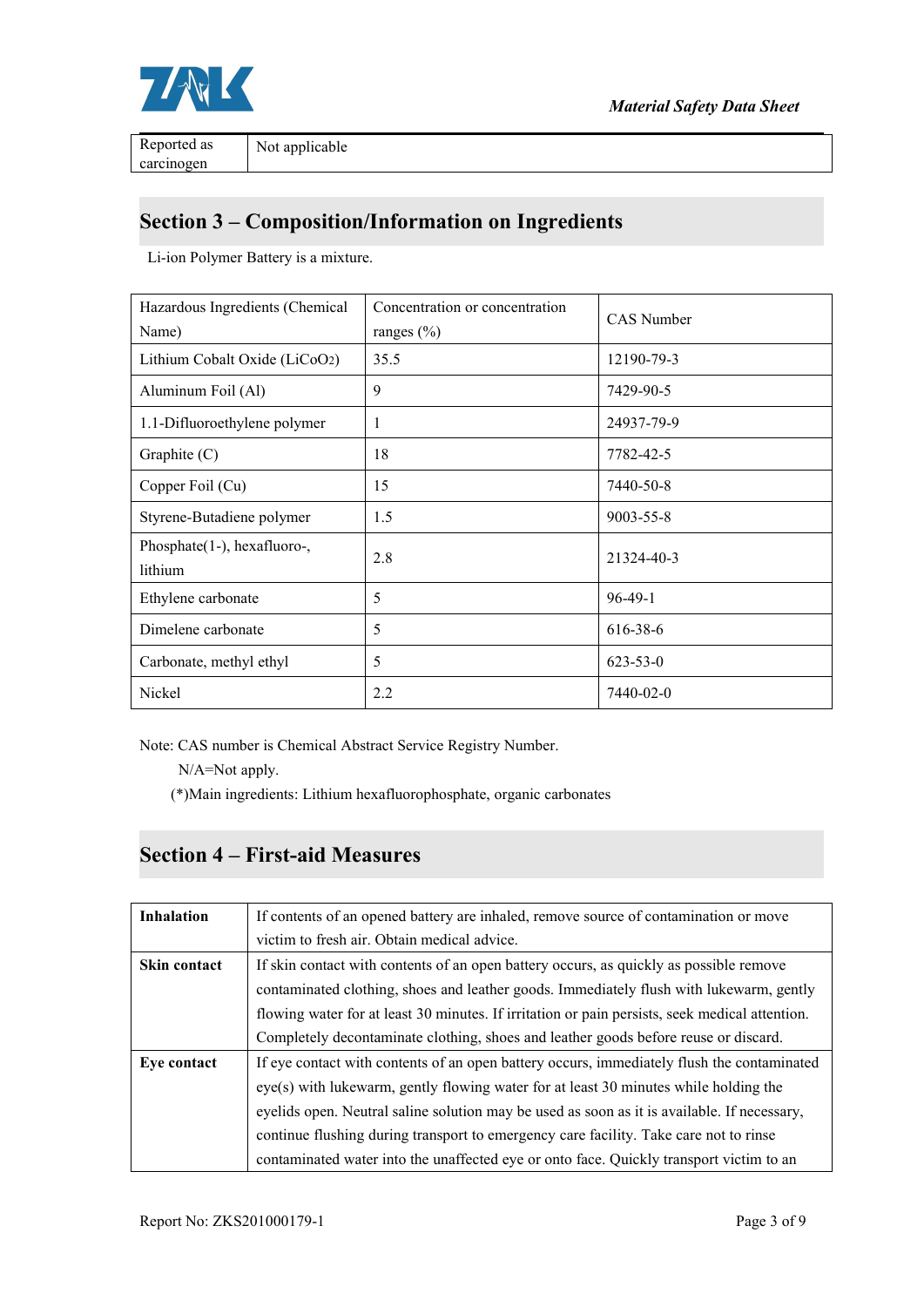

|           | emergency care facility.                                                                     |
|-----------|----------------------------------------------------------------------------------------------|
| Ingestion | If ingestion of contents of an open battery occurs, never give anything by mouth if victim   |
|           | is rapidly losing consciousness, or is unconscious or convulsing. Have victim rinse mouth    |
|           | thoroughly with water. DO NOT INDUCE VOMITING. Have victim drink 60 to 240 mL                |
|           | (2-8 oz.) of water. If vomiting occurs naturally, have victim lean forward to reduce risk of |
|           | aspiration. Have victim rinse mouth with water again. Quickly transport victim to an         |
|           | emergency care facility.                                                                     |

# **Section 5 – Fire-fighting Measures**

| Flammable             | In the event that this battery has been ruptured, the electrolyte solution contain within the |
|-----------------------|-----------------------------------------------------------------------------------------------|
| Properties            | battery would be flammable. Like any sealed container, battery cells may rupture when         |
|                       | exposed to excessive heat; this could result in the release of flammable or corrosive         |
|                       | materials.                                                                                    |
| Suitable              |                                                                                               |
| extinguishing         | Use extinguishing media suitable for the materials that are burning.                          |
| Media                 |                                                                                               |
| Unsuitable            |                                                                                               |
| extinguishing         | Not available                                                                                 |
| Media                 |                                                                                               |
| <b>Explosion Data</b> | Sensitivity to Mechanical Impact: This may result in rupture in extreme cases Sensitivity     |
|                       | to Static Discharge: Not Applicable                                                           |
| Specific              | Fires involving Li-ion Polymer Battery can be controlled with water. When water is used,      |
| Hazards arising       | however, hydrogen gas may evolve. In a confined space, hydrogen gas can form an               |
| from the              | explosive mixture. In this situation, smothering agents are recommended to extinguish the     |
| chemical              | fire                                                                                          |
| Protective            | As for any fire, evacuate the area and fight the fire from a safe distance. Wear a            |
| Equipment and         | pressure-demand, self-contained breathing apparatus and full protective gear. Fight fire      |
| precautions for       | from a protected location or a safe distance. Use NIOSH/MSHA approved full-face               |
| firefighters          | self-contained breathing apparatus (SCBA) with full protective gear.                          |
| <b>NFPA</b>           | Health: 0 Flammability: 0 Instability: 0                                                      |

# **Section 6 – Accidental Release Measures**

| Personal Precautions, protective equipment, and | Restrict access to area until completion of clean-up. |
|-------------------------------------------------|-------------------------------------------------------|
| emergency procedures                            | Do not touch the spilled material. Wear adequate      |
|                                                 | personal protective equipment as indicated in Section |
|                                                 | - 8.                                                  |
| <b>Environmental Precautions</b>                | Prevent material from contaminating soil and from     |
|                                                 | entering sewers or waterways.                         |
| Methods and materials for Containment           | Stop the leak if safe to do so. Contain the spilled   |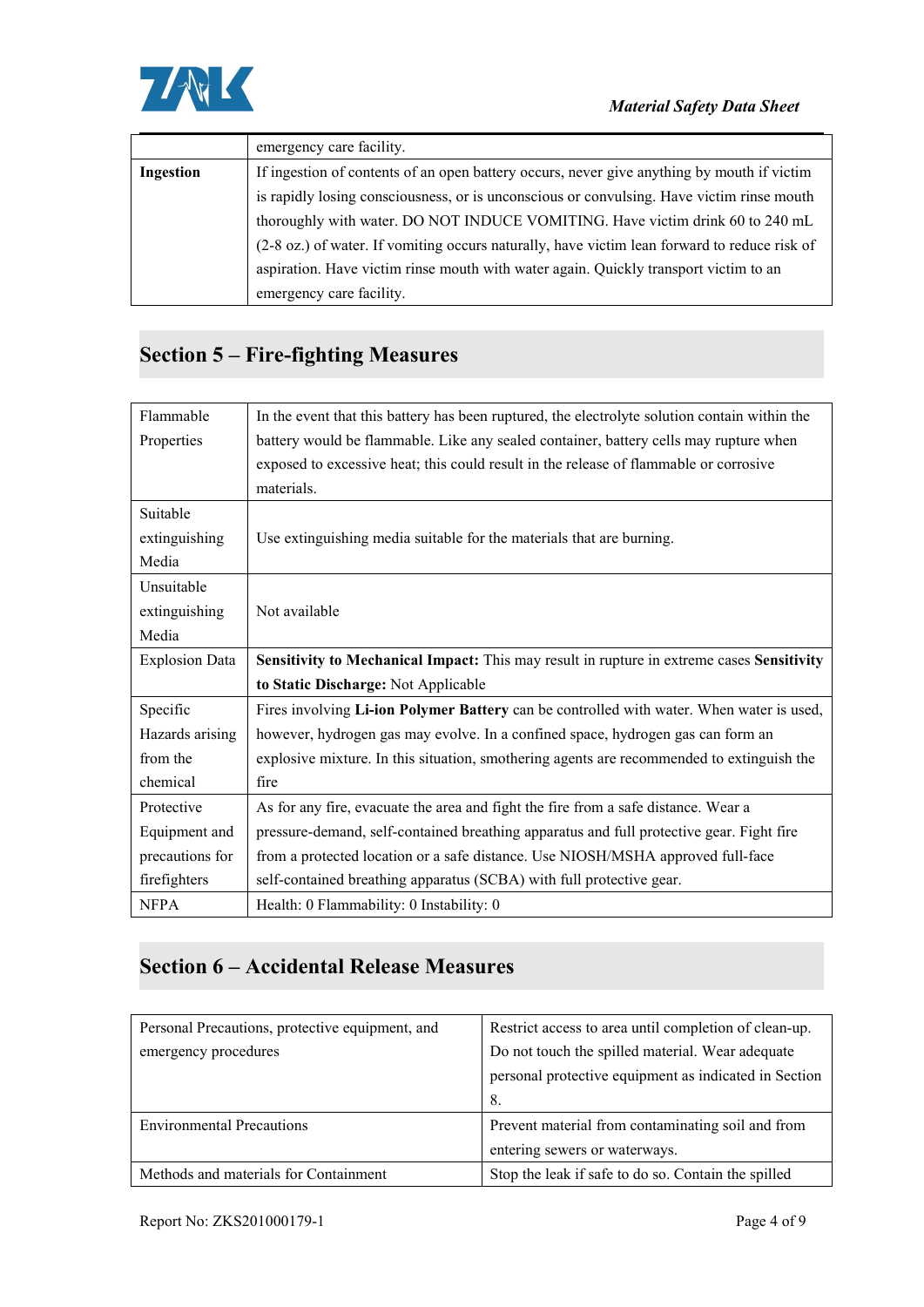

|                                       | liquid with dry sand or earth. Clean up spills       |
|---------------------------------------|------------------------------------------------------|
|                                       | immediately.                                         |
| Methods and materials for cleaning up | Absorb spilled material with an inert absorbent (dry |
|                                       | sand or earth). Scoop contaminated absorbent into an |
|                                       | acceptable waste container. Collect all contaminated |
|                                       | absorbent and dispose of according to directions in  |
|                                       | Section 13. Scrub the area with detergent and water; |
|                                       | collect all contaminated wash water for proper       |
|                                       | disposal.                                            |

# **Section 7 – Handling and Storage**

| Handling | Do not dismantle, open or shred secondary Li-ion<br><b>Polymer Battery;</b>                                                                                                            |
|----------|----------------------------------------------------------------------------------------------------------------------------------------------------------------------------------------|
|          | Don't handling Li-ion Polymer Battery with<br>metalwork. Do not open, dissemble, crush or burn<br>battery. Ensure good ventilation/exhaustion at the<br>workplace.                     |
|          | Prevent formation of dust.                                                                                                                                                             |
|          | Information about protection against explosions and<br>fires: Keep ignition sources away- Do not smoke.                                                                                |
| Storage  | If the Li-ion Polymer Battery is subject to storage<br>for such a long term as more than 3 months, it is<br>recommended to recharge the Li-ion Polymer<br><b>Battery</b> periodically. |
|          | 3 months: $-10^{\circ}\text{C} \rightarrow +40^{\circ}\text{C}$ , 45 to 85%RH                                                                                                          |
|          | And recommended at $0^{\circ}C \rightarrow 35^{\circ}C$ for long period<br>storage.                                                                                                    |
|          | The capacity recovery rate in the delivery state<br>(50% capacity of fully charged) after storage is<br>assumed to be 80% or more.                                                     |
|          | Do not storage Li-ion Polymer Battery haphazardly<br>in a box or drawer where they may short-circuit each<br>other or be short-circuited by other metal objects.                       |
|          | Keep out of reach of children.                                                                                                                                                         |
|          | Do not expose Li-ion Polymer Battery to heat or<br>fire. Avoid storage in direct sunlight.                                                                                             |
|          | Do not store together with oxidizing and acidic<br>materials.                                                                                                                          |

# **Section 8 – Exposure Controls and Personal Protection**

| $\Gamma$ and $\Gamma$ and $\Gamma$ and $\Gamma$ and $\Gamma$ | Use local exhaust ventilation or other engineering |
|--------------------------------------------------------------|----------------------------------------------------|

 $\overline{\phantom{a}}$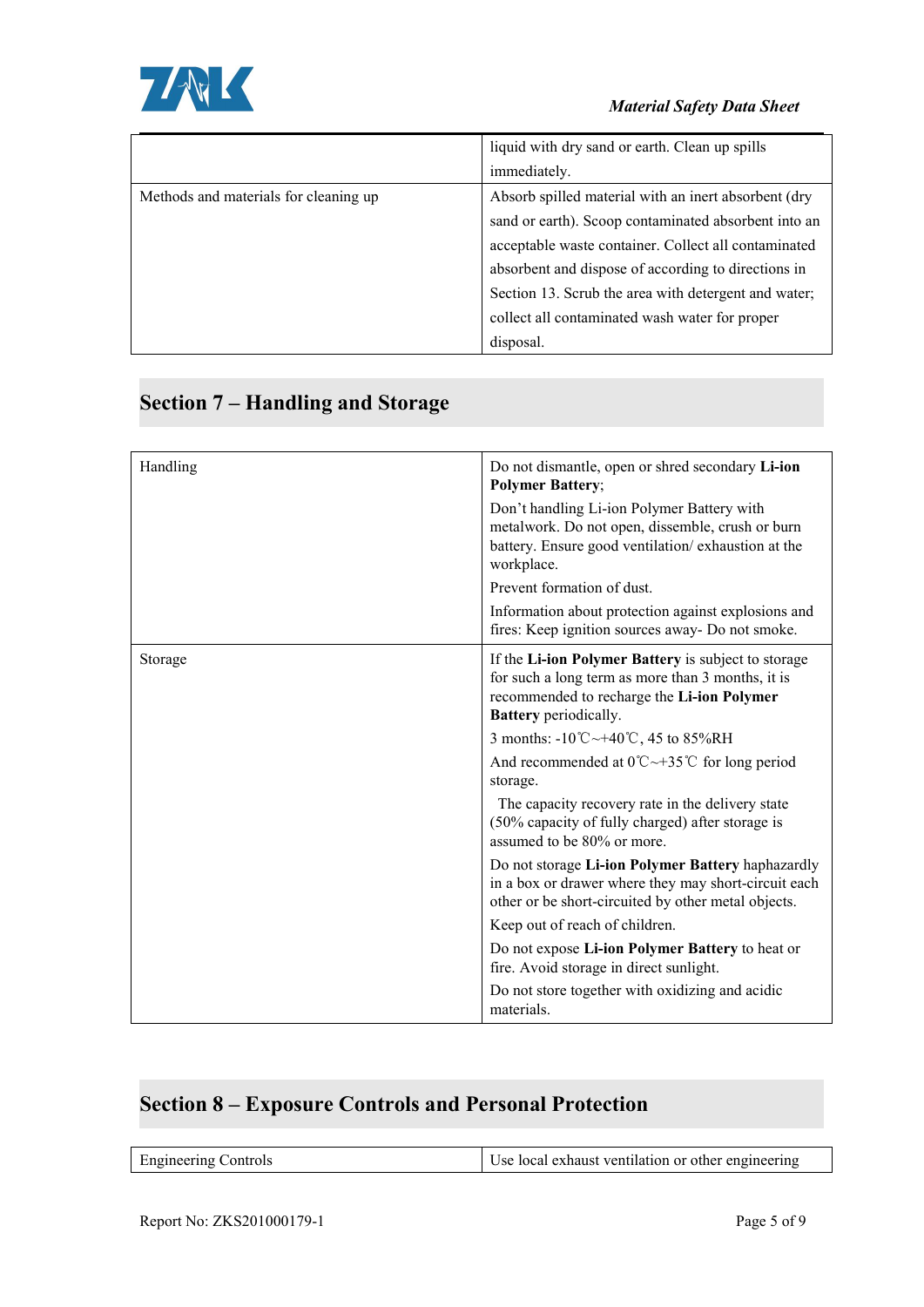

|                               | controls to control sources of dust, mist, fumes and |
|-------------------------------|------------------------------------------------------|
|                               |                                                      |
|                               | vapor.                                               |
|                               | Keep away from heat and open flame. Store in a       |
|                               | cool, dry place.                                     |
| Personal Protective Equipment | <b>Respiratory Protection: Not necessary under</b>   |
|                               | normal conditions.                                   |
|                               | Skin and body Protection: Not necessary under        |
|                               | normal conditions, Wear neoprene or nitrile rubber   |
|                               | gloves if handling an open or leaking battery.       |
|                               | Hand protection: Wear neoprene or natural rubber     |
|                               | material gloves if handling an open or leaking       |
|                               | battery.                                             |
|                               | Eye Protection: Not necessary under normal           |
|                               | conditions, Wear safety glasses if handling an open  |
|                               | or leaking battery.                                  |
| Other Protective Equipment    | Have a safety shower and eye wash fountain readily   |
|                               | available in the immediate work area.                |
| <b>Hygiene Measures</b>       | Do not eat, drink, or smoke in work area. Maintain   |
|                               | good housekeeping.                                   |
|                               |                                                      |

# **Section 9 - Physical and Chemical Properties**

| Physical<br><b>State</b>   | Form: Prismatic                                  |                |  |
|----------------------------|--------------------------------------------------|----------------|--|
|                            | Odour: Monotony                                  |                |  |
| Change in condition:       |                                                  |                |  |
|                            | pH, with indication of the concentration         | Not applicable |  |
|                            | Not available.<br>Melting point/freezing point   |                |  |
| range:                     | Boiling Point, initial boiling point and Boiling | Not available. |  |
| <b>Flash Point</b>         | Not available.                                   |                |  |
|                            | Upper/lower flammability or explosive limits     | Not available. |  |
| Vapor Pressure:            |                                                  | Not applicable |  |
| Vapor Density: $(Air = 1)$ |                                                  | Not applicable |  |
| Density/relative density   |                                                  | Not available. |  |
| Solubility in Water:       |                                                  | Insoluble      |  |
|                            | n-octanol/water partition coefficient            | Not available. |  |
|                            | Auto-ignition temperature                        | Not available. |  |
|                            | Not available.<br>Decomposition temperature      |                |  |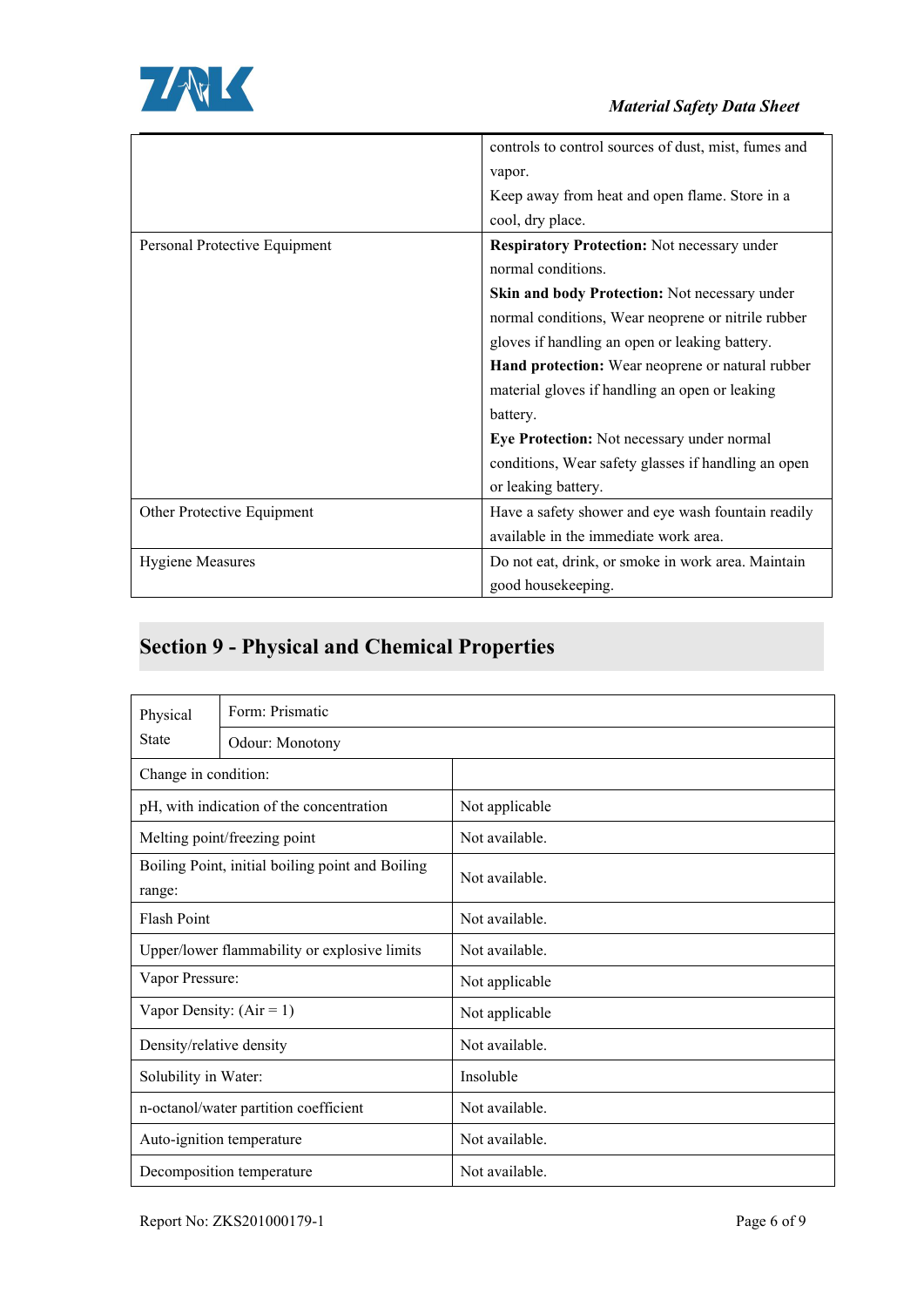

| Odout threshold          | Not available. |
|--------------------------|----------------|
| Evaporation rate         | Not available. |
| Flammability (soil, gas) | Not available. |
| Viscosity                | Not applicable |

# **Section 10 - Stability and Reactivity**

| Stability                                                          | The product is stable under normal conditions.                                                                                                                                                                                                                                |
|--------------------------------------------------------------------|-------------------------------------------------------------------------------------------------------------------------------------------------------------------------------------------------------------------------------------------------------------------------------|
| Conditions to Avoid (e.g. static discharge, shock or<br>vibration) | Do not subject Li-ion Polymer Battery to<br>mechanical shock.<br>Vibration encoutered during transportation does not<br>cause leakage, fire or explosion.<br>Do not disassemble, crush, short or install with<br>incorrect polarity. Avoid mechanical or electrical<br>abuse. |
| Incompatible Materials                                             | Not Available                                                                                                                                                                                                                                                                 |
| Hazardous Decomposition Products                                   | This material may release toxic fumes if burned or<br>exposed to fire                                                                                                                                                                                                         |
| Possibility of Hazardous Reaction                                  | Not Available                                                                                                                                                                                                                                                                 |

## **Section 11 - Toxicological Information**

In normal condition, contact with the battery is non-toxic.

## **Section 12 - Ecological Information**

| General note:                                 | Water hazard class 1(Self-assessment): slightly       |
|-----------------------------------------------|-------------------------------------------------------|
|                                               | hazardous for water.                                  |
|                                               | Do not allow undiluted product or large quantities of |
|                                               | it to reach ground water, water course or sewage      |
|                                               | system.                                               |
| Anticipated behavior of a chemical product in | Not Available                                         |
| environment/possible environmental            |                                                       |
| impace/ecotoxicity.                           |                                                       |
| Mobility in soil                              | Not Available                                         |
| Persistence and Degradability                 | Not Available                                         |
| Bioaccumulation potential                     | Not Available                                         |
| Other Adverse Effects                         | Not Available                                         |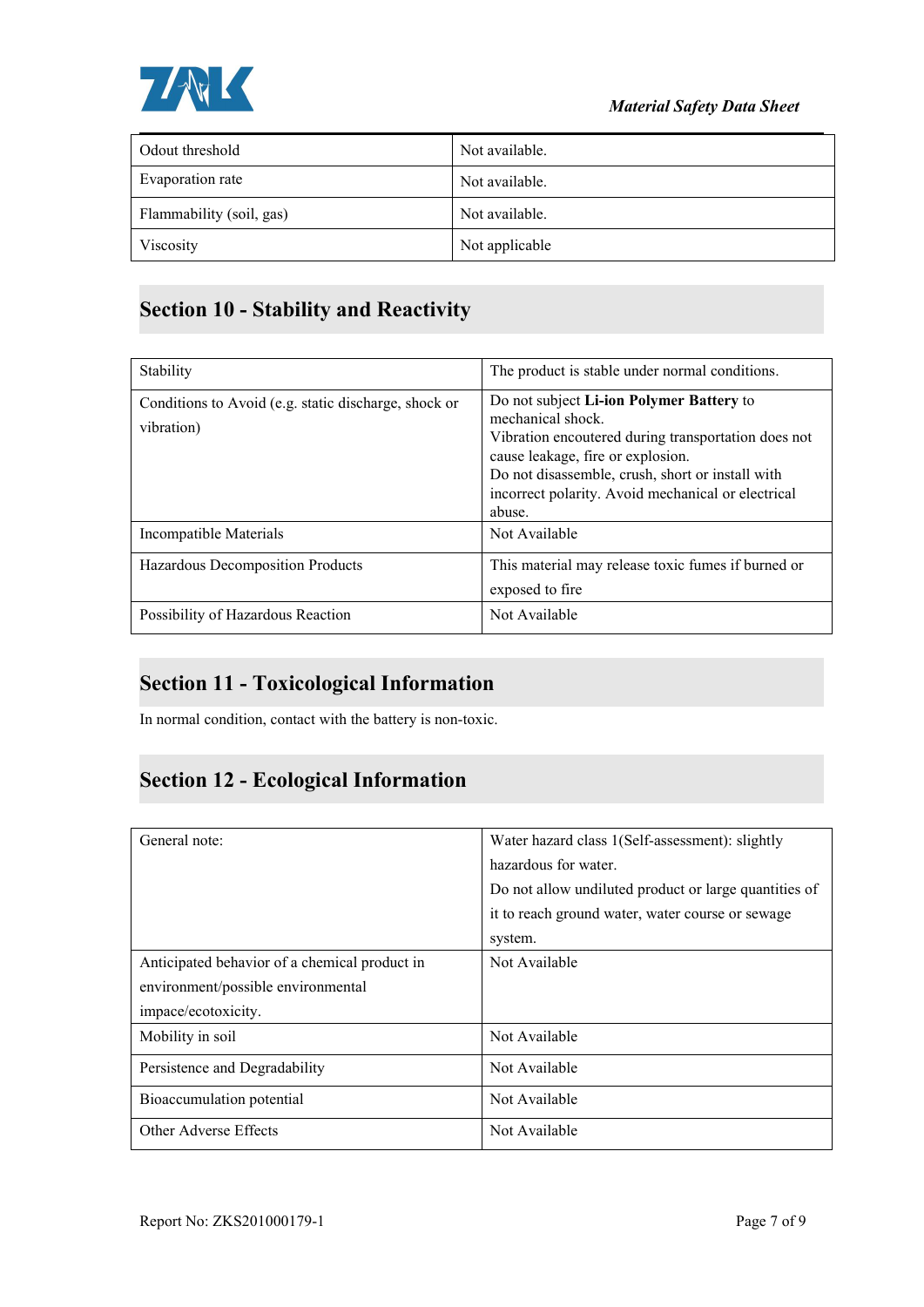

#### **Section 13 – Disposal Considerations**

Product disposal recommendation: Observe local, state and federal laws and regulations.

Packaging disposal recommendation: Be aware discarded batteries may cause fire, tape the battery terminals to insulate them. Don't disassembly the battery.Completely discharge containers (no tear drops, no powder rest, scraped carefully). Containers may be recycled or re-used. Observe local, state and federal laws and regulations.

The potential effects on the environment and human health of the substances used in batteries and accumulators; the desirability of not disposing of waste batteries and accumulators as unsorted municipal waste and of participating in their separate collection so as to facilitate treatment and recycling;

#### **Section 14 – Transport Information**

This report applies to by sea, by air and by land;

The Li-ion Polymer Battery must be of a design type proved to meet the testing requirements ofthe Manual of test and criteria, Part III, subsection 38.3;

The Li-ion Polymer Battery according to Section II of PACKING INSTRUCTION 965-967 of the 2020 IATA Dangerous Goods regulations 61<sup>st</sup> Edition may be transported. and applicable U.S. DOT regulations for the safe transport of Lithium-ion Battery.

Li-ion Polymer Battery was protected so as to prevent short circuits. This includes protection against contact with conductive materials within the same packaging that could lead to short circuit;

Cell and batteries offered for transport must be packed in inner packaging's that completely enclose the cell or battery; to provide protection from damage or compression to the batteries, the inner packaging's must be placed in a strong rigid outer packaging;

The packaging shall be adequate to avoid mechanical damage during transport, handling and stacking. The materials and pack design shall be chosen so as to prevent the development of unintentional electrical conduction, corrosion of the terminals and ingress of moisture.

The package must be handled with care and that a flammability hazard exists if the package is damaged; With regard to transport, the following regulations are cited and considered:

- The International Civil Aviation Organization (ICAO) Technical Instructions.

- The International Air transport Association (IATA) Dangerous Goods Regulations.

UN number of lithium battery: UN3480 or UN3481;

UN Proper shipping name/Description (technical name): Lithium ion batteries & Lithium ion batteries contained in equipment & Lithium ion batteries packed with equipment;

- The International Maritime Dangerous Goods Code 2018 Edition (Amdt.39-18)

For lithium-ion batteries by sea, provided that packaging is strong and prevent the products from short-circuit. UN number of lithium battery: UN3480 or UN3481;

UN Proper shipping name/Description (technical name): Lithium ion batteries & Lithium ion batteries contained in equipment & Lithium ion batteries packed with equipment;